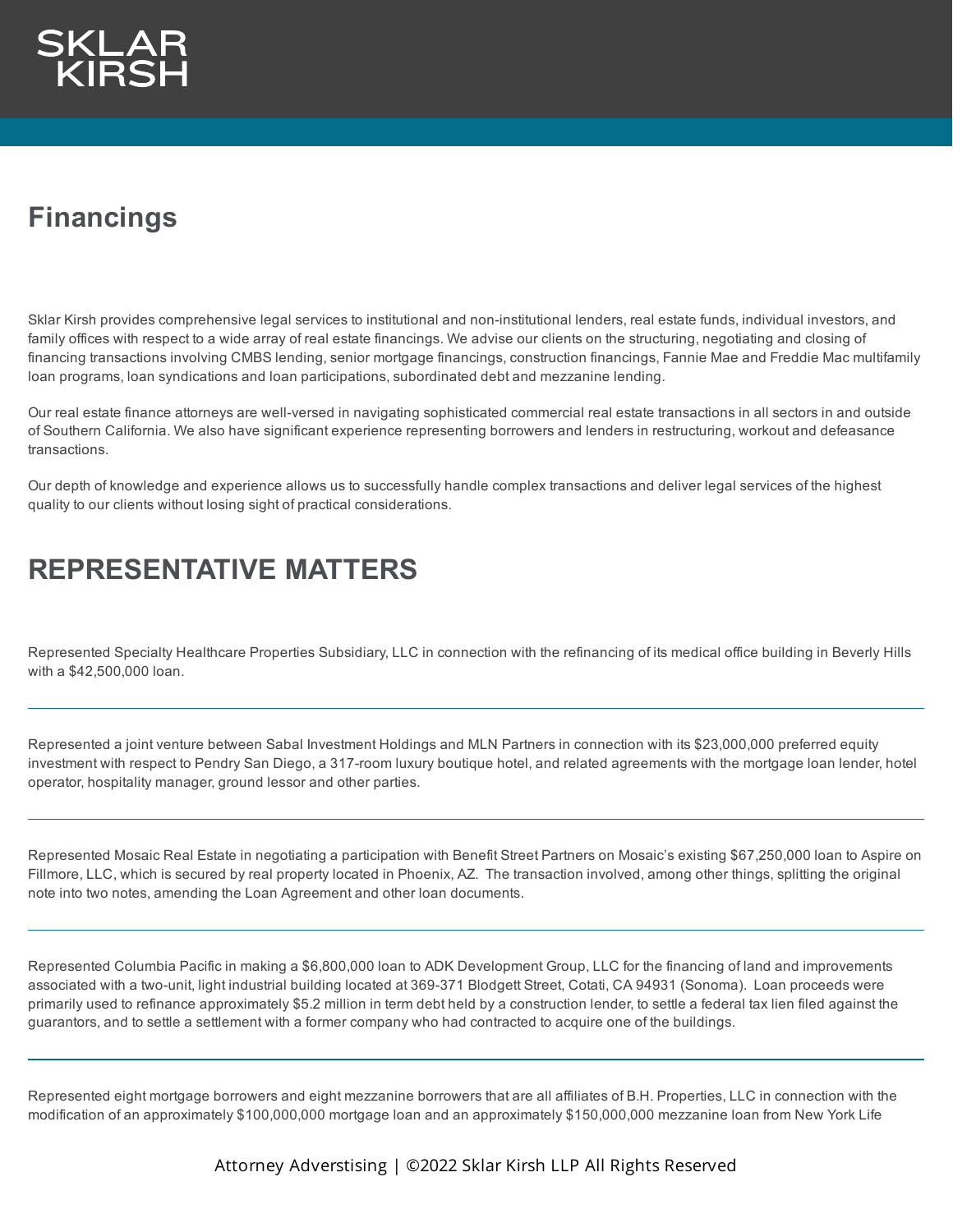

Insurance Company, secured by three commercial properties in New York City, and the ownership interests in the eight mortgage borrowers, respectively.

Acted as local opinion counsel to 4629 Fulton, LLC, an affiliate of MWest Holdings, in connection with a \$10,151,000 loan, National Association on behalf of Freddie Mac that was secured by a multi-family housing project located in Sherman Oaks, California.

Acted as local opinion counsel to San Pedro Lofts 1 LLC and San Pedro Lofts 2 LLC, both affiliates of MWest Holdings, in connection with a \$22,767,000 loan, National Association on behalf of Freddie Mac that was secured by a multi-family housing project located in San Pedro, California.

Represented Orchid Heights LLC, an affiliate of Cores Management, Inc., in connection with the refinancing of an 81-unit multi-family housing project located in Canoga Park, California with a \$30,053,000 loan.

Represented B.H. Papago, LLC, an affiliate of B.H. Properties, LLC, in connection with a \$15,000,000 loan from MUFG Union Bank, N.A. secured by an office building in Phoenix, Arizona.

Represented LW MSU, LLC, an affiliate of AMW QOZ Fund LLC, in obtaining construction financing in the amount of \$31,500,000 in order to develop a student housing project adjacent to Missouri State University in Springfield, Missouri.

Represented 6125 Canterbury LLC, 4325 Berryman LLC, 2810 Leeward LLC and 1840 Winona LLC, all affiliates of Vista Investment Group, in connection with a \$30,357,632 loan secured by four multi-family apartment buildings in the Los Angeles area.

Represented Ocotillo LA 9001SMB, LLC, an affiliate of Goldstein Planting Investments, LLC, in the financing of a construction loan for the development of a mixed-use property to contain commercial space and 46 multi-family units. The project is located at 9001 Santa Monica Boulevard in West Hollywood, California. One complication the deal team addressed late in the process was Borrower's work permits were expiring and they commenced work on-site prior to the closing of the loan of \$50,055,000.

Represented Miramar Property Group, LLC in its acquisition of a commercial office building located in Santa Clara, California for a total purchase price of \$48,250,000. In order to acquire the property with the use of 1031 exchange funds, we assisted our client in forming four separate TIC entities. We also represented our client in obtaining a loan in the amount of \$31,945,000.

Represented S 300 E ARE, LLC, an affiliate of Arrowroot Real Estate, in acquiring two multi-family residential properties located in Salt Lake City, Utah for a total purchase price of \$6,700,000. We also assisted our client in forming a joint venture with iintoo Investments LTD.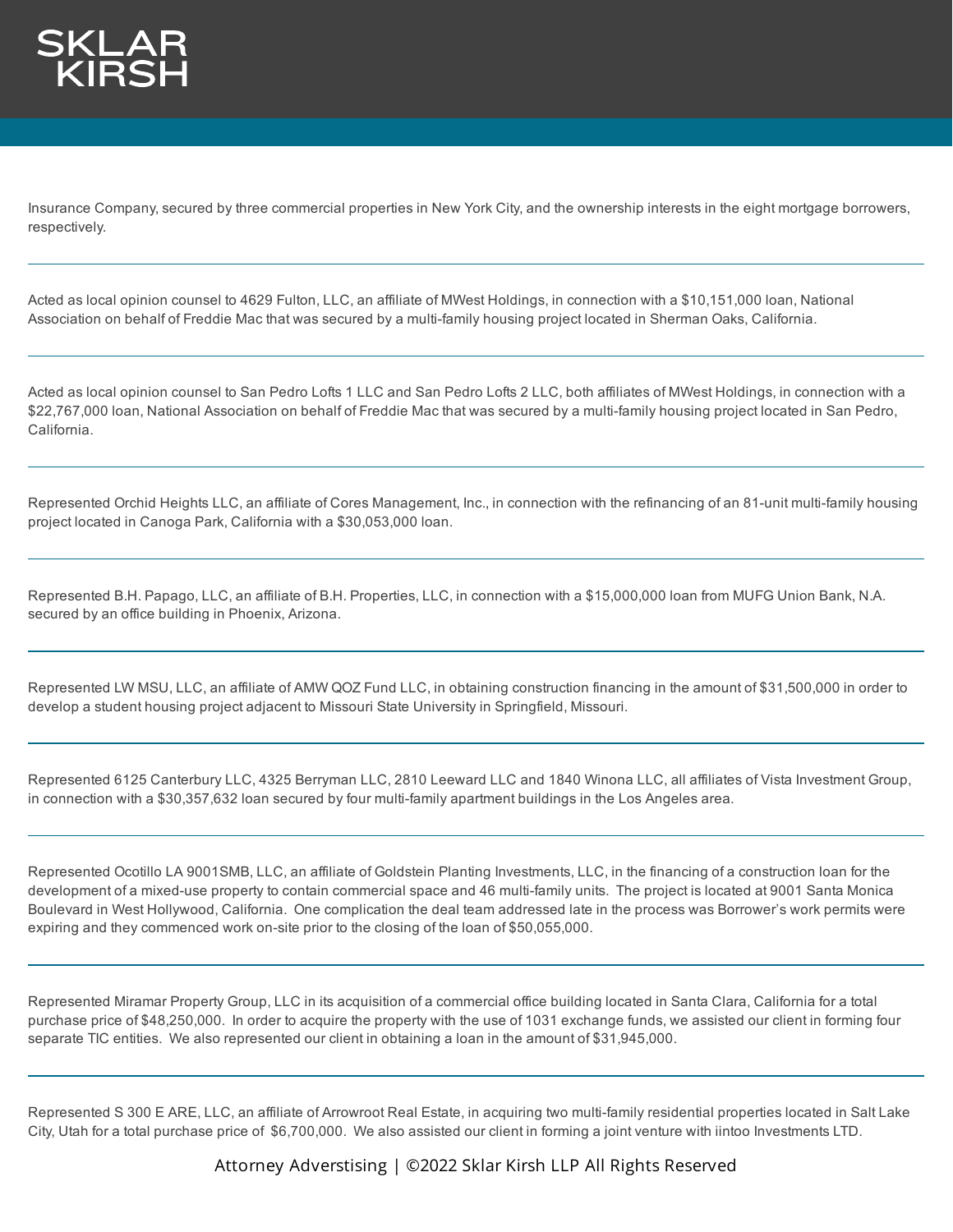

Additionally, we represented our client in their obtaining a loan in the amount of \$6,500,000.

Represented Baldwin Woodlake LLC, a subsidiary of Vista Investment Group, LLC, in connection with the refinancing of a 276 unit multi-family apartment project in Los Angeles, California, with a \$40,560,000.00 loan.

Represented Vista Investment Group, LLC in connection with the refinancing of a portfolio of seven multi-family properties in Los Angeles, California, with multiple loans in the total amount of \$45,229,000.

Represented Mosaic Real Estate Investors in connection with a \$40,000,000 loan to 8600 Wilshire Boulevard, LLC (an affiliate of Palisades Capital Partners) for the development of a five-story, 18-unit residential condominium project with ground floor retail known as Gardenhouse in Beverly Hills, California.

Represented U.S. Real Estate Credit Holdings III-A, LP, an affiliate of Calmwater Capital, in connection with a \$8,937,500 loan to 8601 West Sunrise Owner LLC (an affiliate of Fifteen Group) to recapitalize the AT&T Office Building located in Plantation, Florida.

Represented U.S. Real Estate Credit Holdings III-A, LP, an affiliate of Calmwater Capital, in connection with a \$18,480,000 refinance loan to 3 East 3rd Street, LLC secured by a condo project consisting of 5 residential units and 1 commercial unit located in New York, NY.

Acted as counsel to Pontus Vault Portfolio, LLC in connection with its ground lease of a 38,000+ square foot building in Atlanta, Georgia to Chick-Fil-A, Inc. The value of the lease for the initial 20-year term is \$6,845,475, with 6 options to extend the lease for 10 years each which could generate additional base rent of over \$33 million.

Represented Columbia Pacific in making a \$10,000,000 second – priority loan to Hanford Mall 2020 LLC for the acquisition of mall property located in Hanford, California.

Represented Pacific Reach Properties in a reverse 1031 exchange transaction. Our client purchased a property known as Pico Lanai as a potential replacement property for two properties to be sold. This involved splitting up the Pico Lanai ownership into 50/50 Tenancy in Common interests, with each 50% interest to be purchased by a single member LLC acting as 1031 Exchange Accommodation titleholder. To purchase the Pico Lanai property, we assisted our client in assuming a \$30,697,000 loan.

Represented U.S. Real Estate Credit Holdings III-A, LP, an affiliate of Calmwater Capital, in connection with a \$6,370,000 loan to Goggles 8633 LLC to finance the acquisition of a retail building located in Beverly Hills.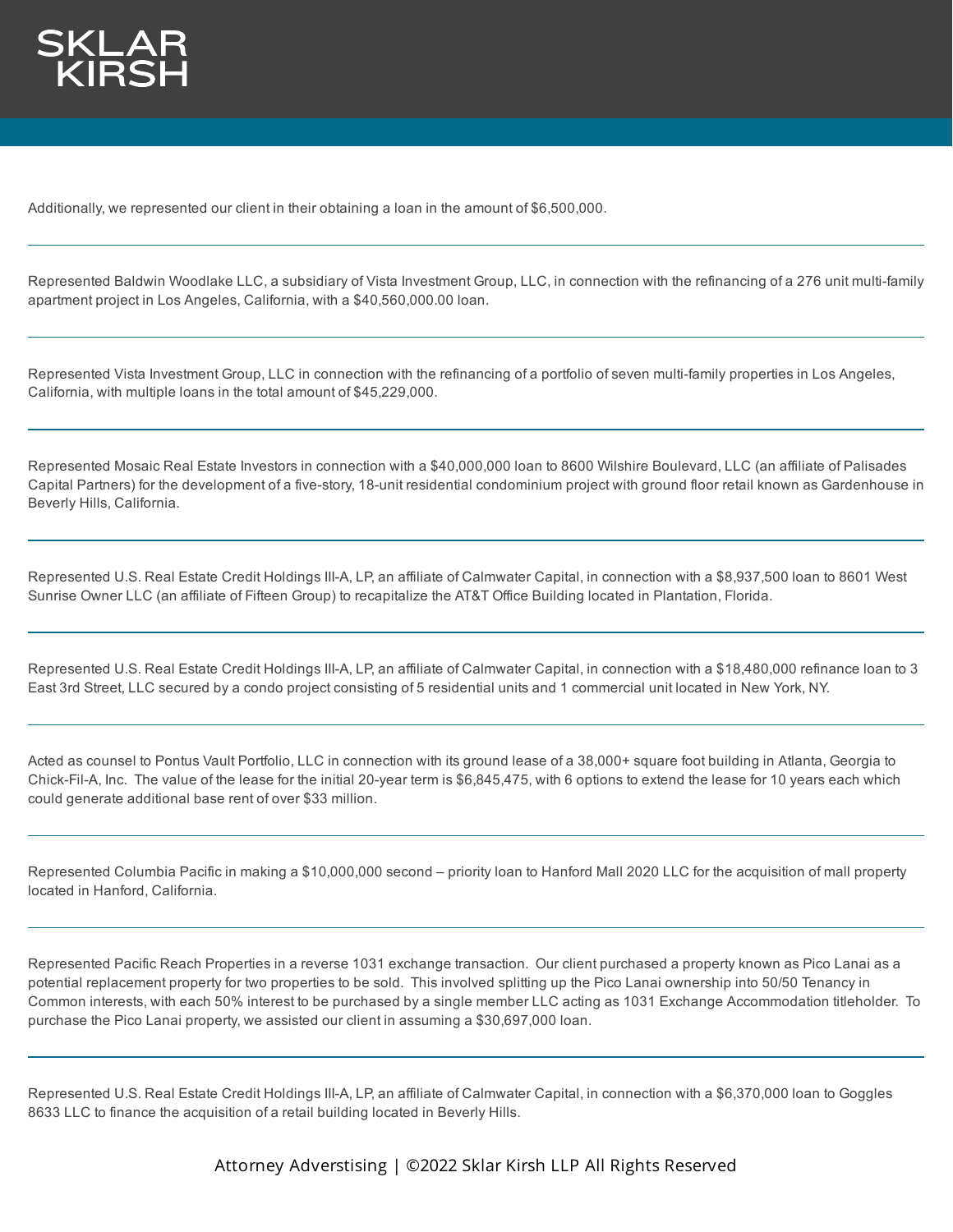

Represented Silverado Ranch Multifamily, LLC (an affiliate of The Bascom Group, LLC) in connection with a \$57,280,000 loan from New York Life Insurance Company to refinance the 376-unit Lyric Apartments in Las Vegas, Nevada.

Represented B.H. Squaw Peak, LLC (an affiliate of B.H. Properties, LLC) in connection with the modification of an existing \$85,000,000 credit facility between U.S. Bank National Association and six other affiliates of B.H. Properties, LLC in order to add B.H. Squaw Peak, LLC and its 435,000 square foot office campus in Maricopa County, Arizona, as a borrower and collateral thereto, respectively.

Represented Corbel Structured Equity Partners, L.P. ("Corbel") in connection with (i) the formation of Corbel Opportunity Zone Fund I, LLC, (the "Fund"), a Qualified Opportunity Zone Fund structured as a joint venture between Corbel and Jill Elia, (ii) the \$3 million acquisition of the Normont Apartments in Los Angeles, California, (iii) an \$8.9 million construction loan from an affiliate of Arixa Capital Advisers, LLC, and (iv) a capital raise of \$4.6 million of capital gains for placement into the Fund.

We represented a subsidiary of Lyon Living, as borrower's counsel, in connection with a \$31,900,000 mezzanine loan to provide funding for the construction of a Class "A" apartment complex located in Placentia, California.

Represented a subsidiary of Lyon Living, as borrower's counsel, in connection with a \$49,300,000 senior mortgage loan to provide funding for the construction of a Class "A" apartment complex located in Placentia, California.

Represented Brixton NSE Port Orchard Owner, LLC, an affiliate of New Standard Equities, LLC, in connection with the refinancing of Atlas Apartments, a 276-unit multi-family project in Port Orchard, Washington, with a \$39,073,000 loan.

Represented a private debt fund, as lender's counsel, in connection with a \$22,000,000 loan to refinance an existing loan on a high street retail property adjacent to West Hollywood.

Represented Inspire Hollywood PropCo, LLC, an affiliate of the Bond Companies, in its acquisition of real property located in Hollywood, California from the YMCA of Metropolitan Los Angeles for a purchase price of \$12,500,000. We also assisted our client in obtaining a loan to acquire the property in the amount of \$12,268,750.

Represented West Corona Freeway Center Owner LLC, an affiliate of Brasa Real Estate Fund, LP and PRES Real Estate Investments LLC, in connection with its acquisition of the Corona Freeway Center located in Corona, California, and obtaining a \$7,750,000 acquisition loan.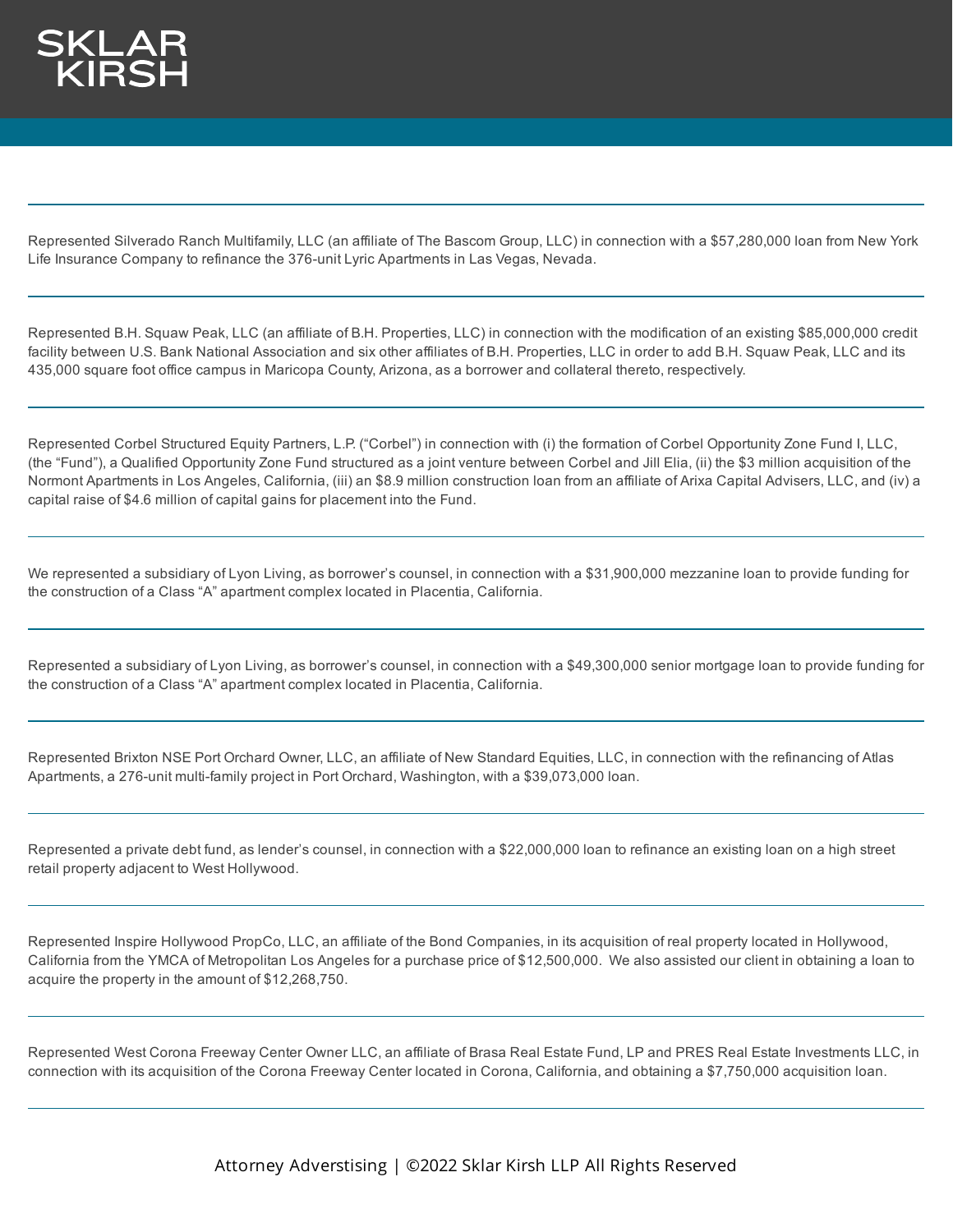

Represented Lighthouse SM, LLC (an affiliate of The Lighthouse Group, LLC) in connection with the refinancing of an apartment complex in Indianapolis, Indiana, with a \$9,700,000 loan.

Represented B.H. Inverness II, LLC and B.H. 327 Inverness, LLC (affiliates of B.H. Properties, LLC) in connection with a \$13,400,000 loan secured by an office building in Englewood, Colorado. A portion of the proceeds of the loan are being used for certain capital improvements to reposition the project.

Represented Columbia Pacific Advisors (as lender) in connection with a \$23,250,000 loan to SE Austin Global Land, LLC. The loan financed the conversion and build out of an existing industrial/warehouse building to a public market concept which will include a public market, a 386 unit apartment building, and a 105,000 SF office building. The project is located in Austin, Texas and will be branded as St. Elmo Public Market.

Represented Columbia Pacific Advisors (as lender) in connection with a \$6,500,000 loan to 1673 West Lacey, LLC ("Borrower"). The loan financed the stabilization and refinancing of the Hanford Boot Barn Building (connected to the Hanford Regional Mall), a 74,296 square foot value addition retail parcel located in Hanford, California.

Represented CollegePlace Partners, LLC in connection with their refinance of an 8 property portfolio near Florida State University in Tallahassee, Florida. The refinance involved paying off three separate lenders and securing two new loans in the amounts of \$11,945,000 and \$5,775,000.

Represented co-lenders Mosaic Real Estate Investors and Watt Funding REIT, LLC, as Lender's counsel, in connection with a \$28,000,000 senior loan made to Parklands Ventura, LLC for the purpose of refinancing and existing land loan, and to fund the development of certain land located in Ventura County for residential use.

Represented United El Segundo, Inc. and four of its affiliates in connection with a \$60,000,000 fixed-rate loan secured by three commercial properties and 10 multifamily apartment projects in West Los Angeles and Santa Monica.

Represented Orchid Heights LLC, a subsidiary of Cores Management, Inc. in connection with the refinancing of a multifamily apartment project in the Canoga Park area of Los Angeles, CA, with a \$22,901,000 floating-rate loan.

Represented Cherry Heights, LLC, a subsidiary of Cores Management, Inc. in connection with the refinancing of a multi-family apartment project in Moreno Valley, CA, with a \$30,140,000 fixed-rate loan.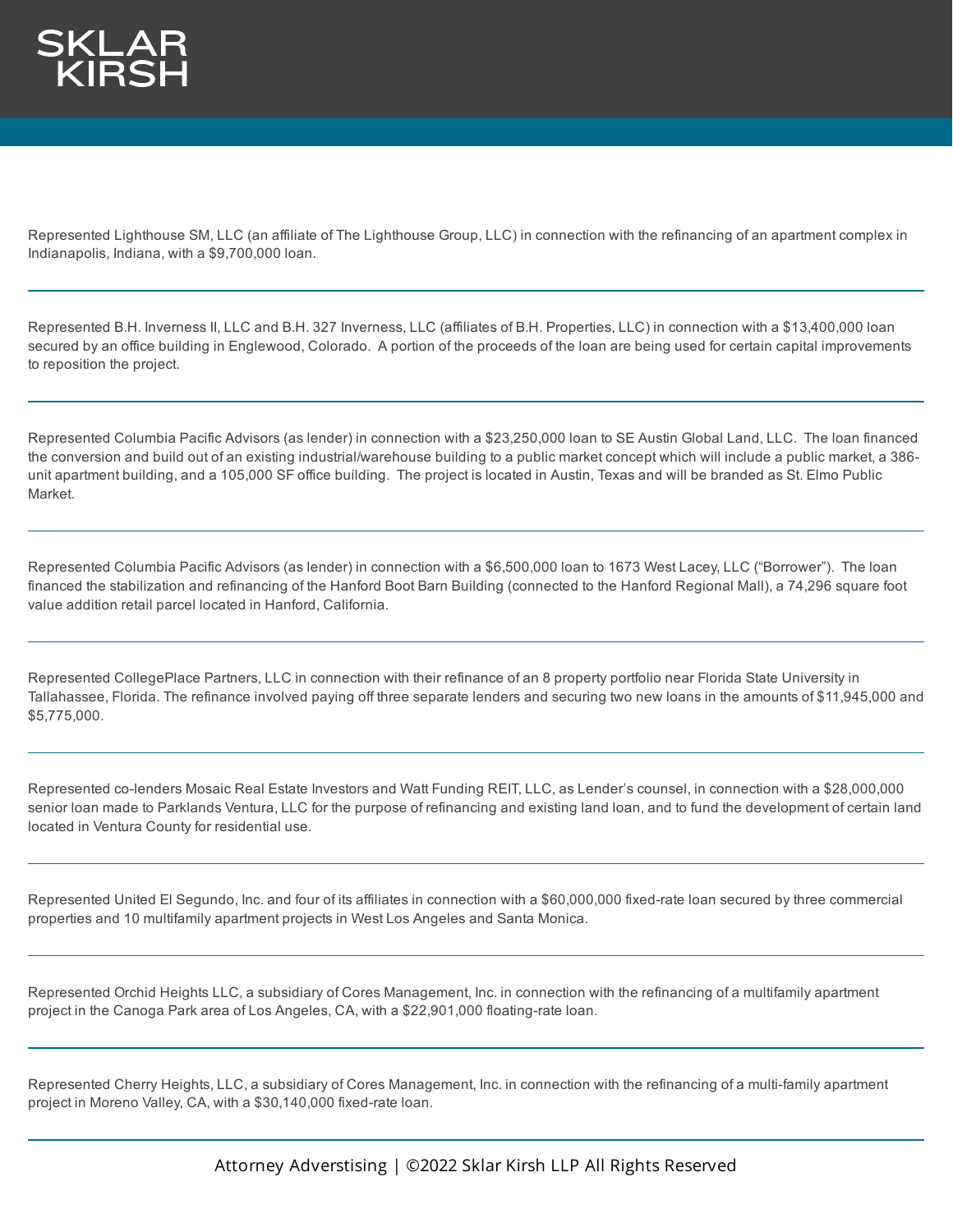

Represented NextGen Apartments LLC in connection with the \$9,485,000 refinancing of the Rosedown Apartments, a 108 unit apartment complex located at 6500 47th Street, Sacramento, California 95823.

Represented Tanglewoods Apartments LLC, an affiliate of The Lighthouse Group, LLC, in connection with its refinancing of a 772-unit apartment complex in Indianapolis, Indiana, commonly known as The Legend at Speedway, with a \$26,700,000 loan.

Represented RC Acquisitions ("RCA") in connection with the modification of two existing loans covering RCA's properties located at 131 S. Maple Drive, Beverly Hills, California and 9955 Durant Drive, Beverly Hills, California. The modification facilitated RCA's \$80,000,000 acquisition of the Linea Apartments located at 215 West Lake Street, Chicago, Illinois.

Represented Lyon Living in connection with the refinancing of an existing loan (senior and mezz) on "The George", a residential apartment community located in Anaheim, California. The refinancing consisted of a \$95,600,000 senior loan, and a \$11,520,000 preferred equity investment.

Represented Mosaic Real Estate Investors, LLC ("Mosaic") in connection with a \$29,000,000 hybrid preferred equity investment in Mosaic Aetna Springs Resorts JV, LLC, a joint venture between Mosaic and Alchemy Resorts, LLC, for the purpose of a 3,520 acre luxury resort property in Napa County, California, which is comprised of an 80 key resort village, 44 residential properties, multiple vineyards and a 9-hole golf course.

Represented Shopoff Realty Investments L.P. ("Shopoff") in connection with the \$25,000,000 refinancing of Shopoff's leasehold interest in the Westkin Portfolio. The Westkin Portfolio is comprised of two (2) developments totaling approximately 811 acres of land in Cathedral City, CA, subleased to 1,927 individual households, two country clubs, one hotel, one business park and one self-storage facility. The developments are referred to most commonly as Las Estancias (Desert Princess) and Falcon Lake (Cathedral Canyon).

Represented an affiliate of Lion Real Estate Group in connection with the refinancing of the "Brownstone Lofts" located at 1168 Bellevue Avenue in Los Angeles, with a \$15,000,000 loan that also included a loan defeasance.

Represented Shopoff Realty Investments, L.P. in connection with obtaining an \$10,400,000 refinance loan for Los Alisos Retail Center located in Mission Viejo, California.

Represented a subsidiary of Vista Investment Group, LLC in its refinance of real property located at 3100 N. 1st Street, San Jose, California in the amount of \$25,000,000.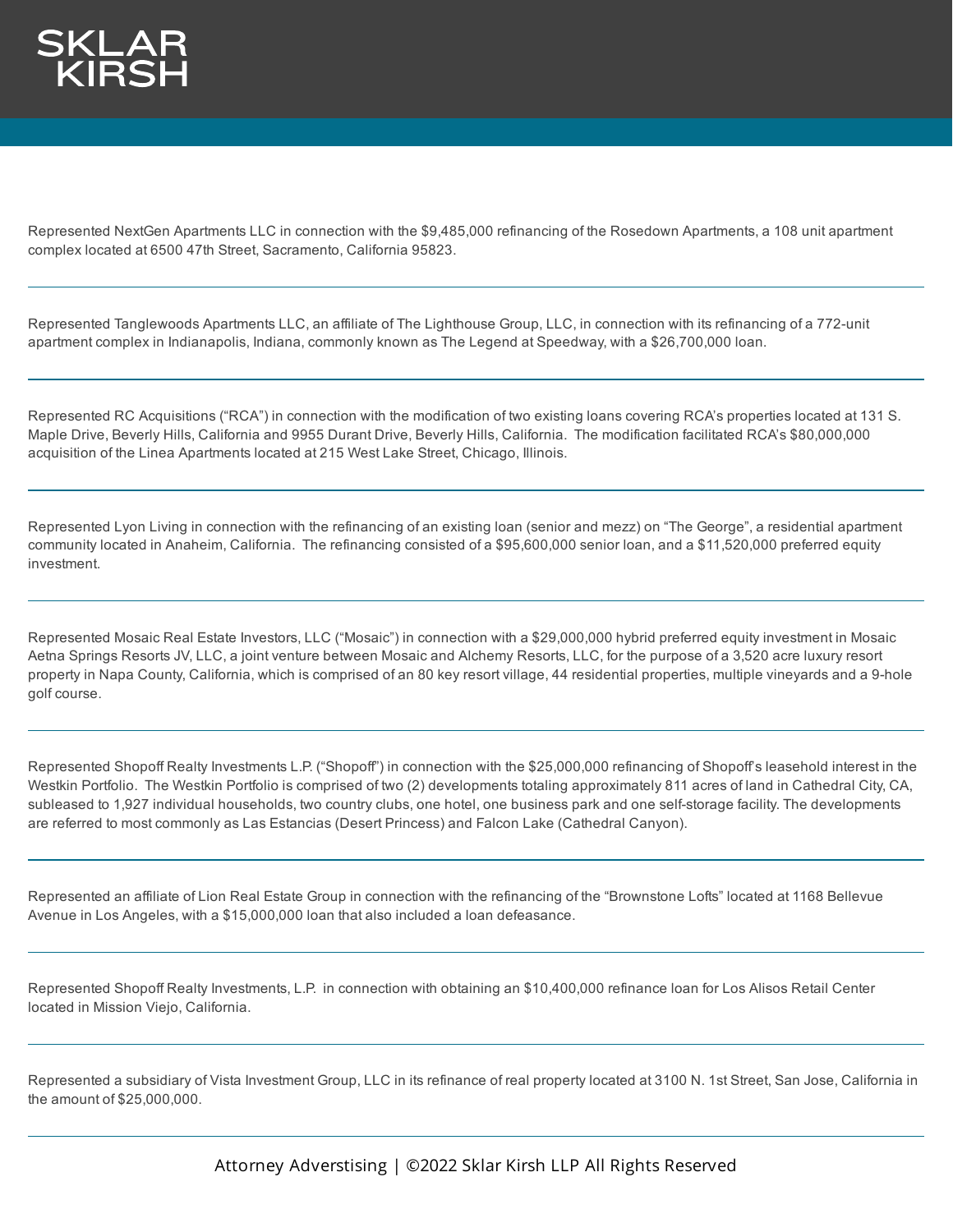Represented B.H. Properties, LLC and five of its affiliates in obtaining a borrowing base loan in the original principal amount of \$85,000,000 (with the ability to increase such amount to \$100,000,000). The loan is secured by four office buildings in Arizona, one in Texas and one in North Carolina.

Represented Ocean West Capital Partners in connection with the \$13,500,000 refinance of The Strand – a 47,500 square foot office property located in Newport Beach, California. Ocean West entered into a loan to fund the refinance.

Represented Beverly Pacific in connection with obtaining a \$50,975,000 loan for La Privada at Scottsdale Ranch, a 350 unit apartment complex located in Scottsdale, Arizona.

Represented B.H. 1601 Lind Avenue, LLC, an affiliate of B.H. Properties, LLC, in obtaining a \$22,750,000 bridge loan secured by an approximately 200,000 square foot office building in Renton, WA.

Represented Milpitas – District 2 Partners, LLC, a joint venture between Lyon Communities and Lennar Home Builders, in connection with a \$36,201,599.00 mezzanine loan for the purpose of providing mezzanine funding in connection with the construction of a 207-unit Class "A" apartment complex with approximately 7,735 square feet of ground floor retail located in Milpitas, California.

Represented Milpitas – District 2 Owner, LLC, a wholly owned subsidiary of Milpitas – District 2 Partners, LLC, a joint venture between Lyon Communities and Lennar Home Builders, in connection with a \$78,300,000 construction loan, for the construction of a 207-unit Class "A" apartment complex with approximately 7,735 square feet of ground floor retail located in Milpitas, California.

Represented an affiliate of Abady Holdings Corp. in connection with the refinancing of the 1 Oak nightclub on the Sunset Strip in West Hollywood with a \$20,000,000 loan that also included the transfer of the property to a new SPE required by the lender.

Represented Lyon Living as borrower's counsel in connection with the refinancing of a \$55,000,000 loan secured by a 438 unit multifamily residential apartment complex located in Sunrise, Florida and known as Water Terrace.

Represented Calmwater Capital as lender in connection with a \$7,125,000 loan to Lutz Real Estate Investments ("Lutz"). The loan financed the acquisition and predevelopment of the Kahn Building, located at 7430 2nd Avenue, Detroit, Michigan.

Represented Goldstein Planting Inc. ("GPI") in connection with the modification and extension of an existing loan covering GPI's property located at 9908 Santa Monica Blvd, Beverly Hills, CA. The modification increases the loan amount from \$23,180,000 to \$25,350,000 and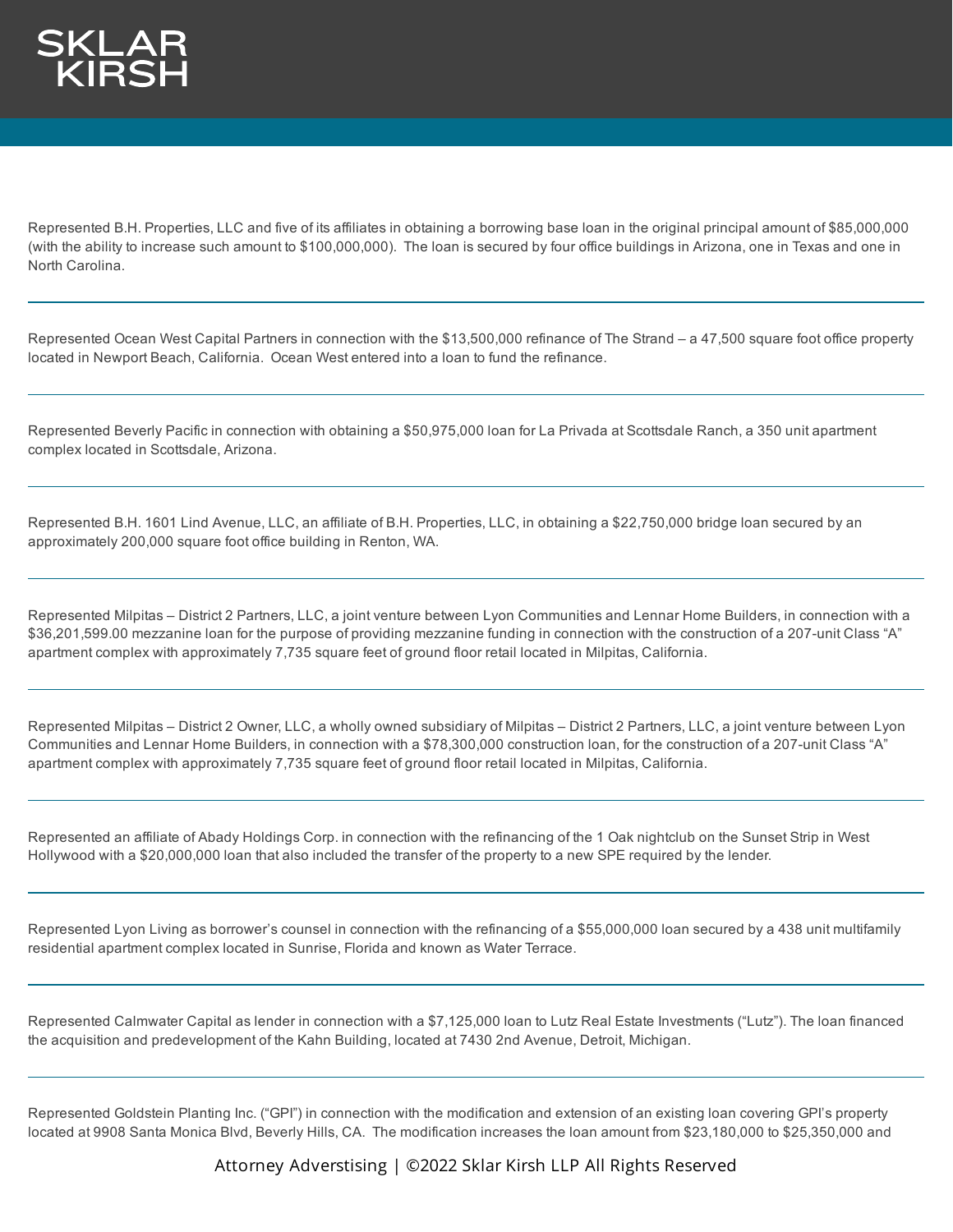

extends the term of the loan for another 18 months.

Represented Lyon Communities in connection with financing to fund the construction and development of West Grand Apartments, a 126-unit multifamily property located on 2.59 acres in Escondido, California. Our client obtained a \$29,500,000 senior loan and a \$14,211,000 mezzanine loan.

Represented Benedict Canyon Equities, Inc. in connection with its refinancing of a 240-unit apartment complex located in Silverdale, Washington, in the amount of \$38,790,000.00.

Represented LinRose Properties LLC (an affiliate of BLVD Partners) in connection with the refinancing of its almost 26,000 square foot retail and office building in the Venice-area of Los Angeles. Our client obtained a \$16,000,000 loan with an initial term of three years plus two, oneyear extensions.

Represented Mosaic Real Estate Investors and Watt Funding as co-lenders in connection with a \$19,500,000 single asset real estate loan to River Rock Investments, LLC. The loan is secured by a first priority deed of trust on approximately 107.85 acres of real property located in Sacramento, California.

Represented the Abbey Companies in a portfolio wide refinancing of 27 properties across all asset classes in the amount of \$229,300,000.

Represented Calmwater Capital LLC (and previously Karlin Real Estate) in connection with over three dozen loan transactions secured by a variety of asset classes throughout the country.

Represented an affiliate of Borstein Enterprises in connection with the modification of an acquisition and development loan it made to a joint venture among Silverpeak Capital, Harridge Development Group and Pacific Bridge Group. The modification increased the loan amount and extended the maturity date.

Represented Dornin Investment Group in connection with multiple financings, including CMBS, bridge, bank and mezzanine loans, secured by office properties in Nevada and Texas.

Represented the Abbey Companies in a portfolio wide refinancing of 35 properties across all asset classes in the amount of \$309,000,000.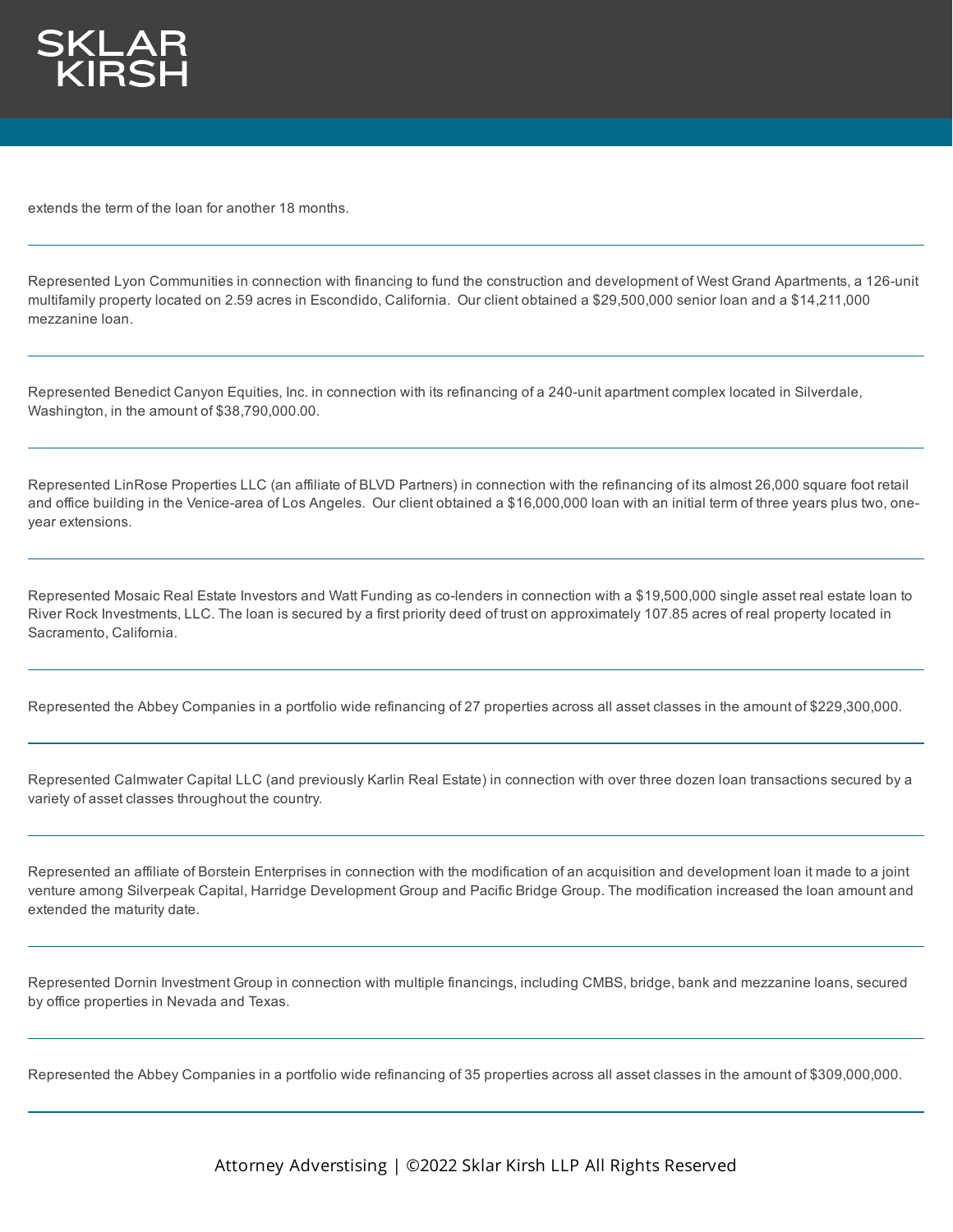Represented Mosaic Real Estate Investors, LLC in connection with a \$20,000,000 preferred equity investment in an entity acquiring the Weyerhaeuser Corporate Campus in Federal Way, Washington, which is comprised of approximately 425 contiguous acres, for \$70,000,000.

Represented Jamison Properties, Inc. in connection with a \$77,600,000 CMBS Loan. The loan was secured by real property located in Hollywood, California; Dallas, Texas; and Plano, Texas.

Represented B.H. Properties, LLC in connection with a credit facility financing of \$265,000,000. The credit facility is secured by a 38-property portfolio comprised of commercial properties located in 11 states.

Represented an affiliate of M West Holdings, LLC in connection with the acquisition of NoHo Lofts, a 292-unit multi-family apartment complex located in North Hollywood's Arts District from Redrock Noho Residential LLC for \$102,500,000.

Represented a subsidiary of Jamison Partners, as assigning borrower, in connection with the assignment of a \$54,000,000 construction loan, for an office building in Los Angeles, to a subsidiary of Jamison Partners.

Represented Lyon Living and certain of its subsidiaries in connection with a \$388,421,000 refinancing of a loan portfolio. The portfolio consisted of seven multi-family residential apartment projects containing 2,152 residential units, which are located throughout Southern California and Colorado.

Represented an affiliate of Harbor Associates, LLC, in connection with the acquisition, financing and sale leaseback of an office building located in Los Angeles, CA from Spanish Broadcasting System, Inc., for \$14,700,000. We also represented Harbor Associates, LLC in connection with a joint venture between Harbor Associates and Stockbridge Capital Group LLC. The acquisition and post-acquisition capital improvements were financed by CopperPoint Mutual Insurance Company.

Represented a national investment group in connection with its acquisition of an approximately 165-unit multi-residential property Vancouver, Washington, at a purchase price of approximately \$27,000,000.

Represented ACORE Capital, as lender, in connection with a mortgage loan in the principal amount of \$43,340,000, which loan was secured by a two-building office complex in Contra Costa County, California.